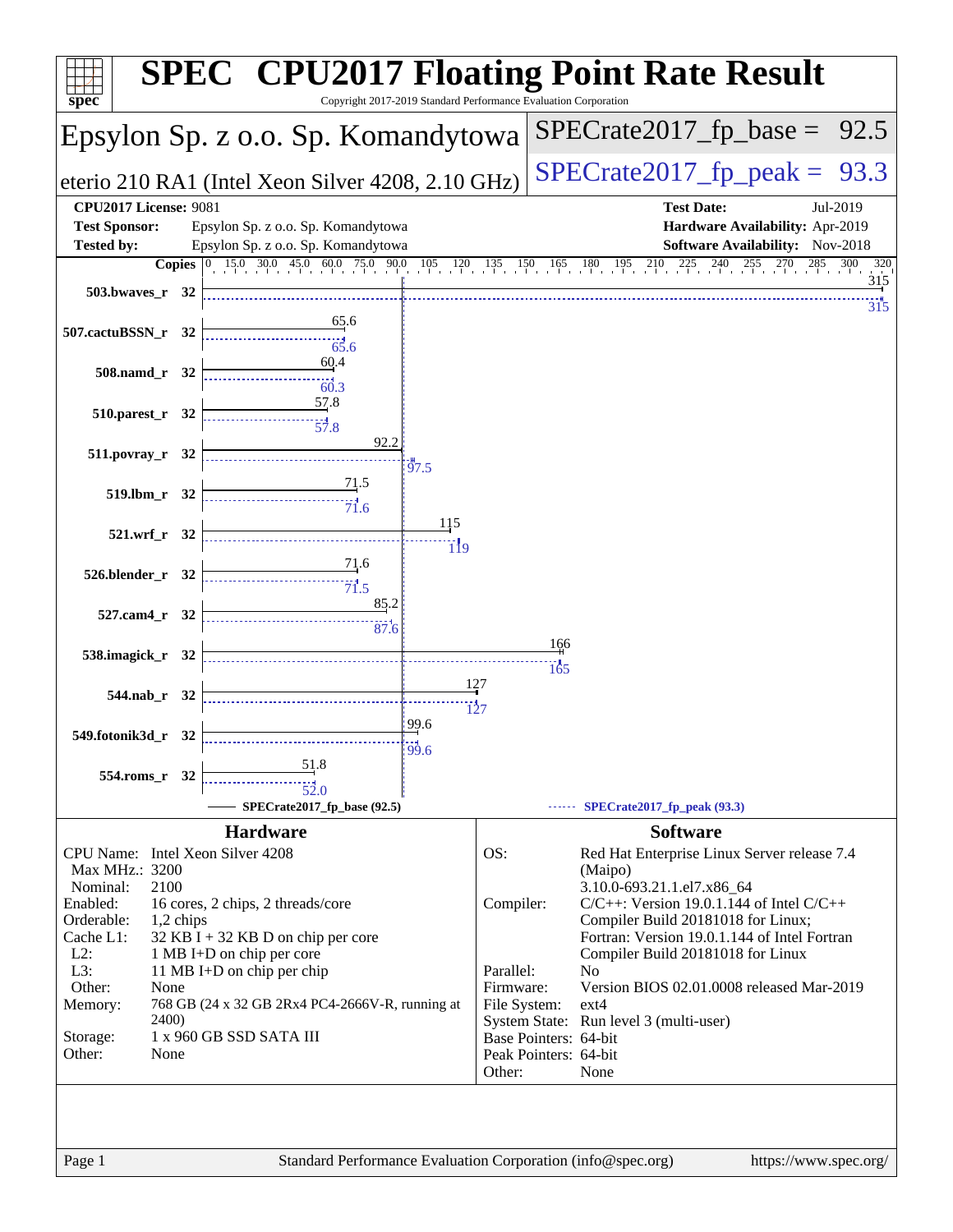

**[SPECrate2017\\_fp\\_peak =](http://www.spec.org/auto/cpu2017/Docs/result-fields.html#SPECrate2017fppeak) 93.3**

Results appear in the [order in which they were run.](http://www.spec.org/auto/cpu2017/Docs/result-fields.html#RunOrder) Bold underlined text [indicates a median measurement.](http://www.spec.org/auto/cpu2017/Docs/result-fields.html#Median)

### **[Submit Notes](http://www.spec.org/auto/cpu2017/Docs/result-fields.html#SubmitNotes)**

 The numactl mechanism was used to bind copies to processors. The config file option 'submit' was used to generate numactl commands to bind each copy to a specific processor. For details, please see the config file.

### **[Operating System Notes](http://www.spec.org/auto/cpu2017/Docs/result-fields.html#OperatingSystemNotes)**

Stack size set to unlimited using "ulimit -s unlimited"

### **[General Notes](http://www.spec.org/auto/cpu2017/Docs/result-fields.html#GeneralNotes)**

Environment variables set by runcpu before the start of the run: LD\_LIBRARY\_PATH = "/cpu2017/lib/ia32:/cpu2017/lib/intel64"

 Binaries compiled on a system with 1x Intel Core i9-7900X CPU + 32GB RAM memory using Redhat Enterprise Linux 7.5

 NA: The test sponsor attests, as of date of publication, that CVE-2017-5754 (Meltdown) is mitigated in the system as tested and documented. Yes: The test sponsor attests, as of date of publication, that CVE-2017-5753 (Spectre variant 1) is mitigated in the system as tested and documented. Yes: The test sponsor attests, as of date of publication, that CVE-2017-5715 (Spectre variant 2) is mitigated in the system as tested and documented.

**(Continued on next page)**

|        | $($ continued on noise page/                                |                       |
|--------|-------------------------------------------------------------|-----------------------|
| Page 2 | Standard Performance Evaluation Corporation (info@spec.org) | https://www.spec.org/ |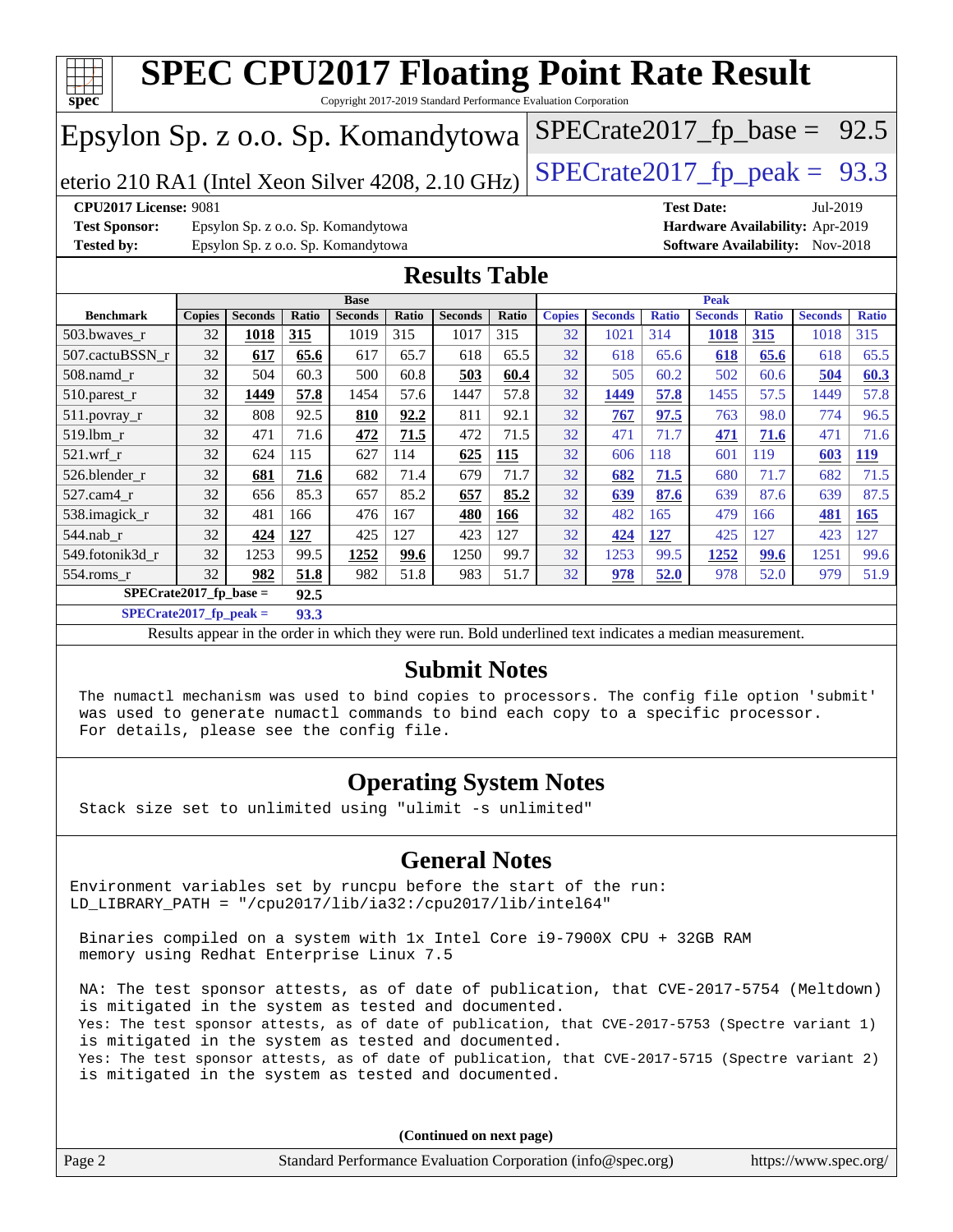

Copyright 2017-2019 Standard Performance Evaluation Corporation

## Epsylon Sp. z o.o. Sp. Komandytowa

eterio 210 RA1 (Intel Xeon Silver 4208, 2.10 GHz)  $\left|$  SPECrate 2017 fp peak = 93.3

 $SPECTate2017_fp\_base = 92.5$ 

**[Test Sponsor:](http://www.spec.org/auto/cpu2017/Docs/result-fields.html#TestSponsor)** Epsylon Sp. z o.o. Sp. Komandytowa **[Hardware Availability:](http://www.spec.org/auto/cpu2017/Docs/result-fields.html#HardwareAvailability)** Apr-2019 **[Tested by:](http://www.spec.org/auto/cpu2017/Docs/result-fields.html#Testedby)** Epsylon Sp. z o.o. Sp. Komandytowa **[Software Availability:](http://www.spec.org/auto/cpu2017/Docs/result-fields.html#SoftwareAvailability)** Nov-2018

**[CPU2017 License:](http://www.spec.org/auto/cpu2017/Docs/result-fields.html#CPU2017License)** 9081 **[Test Date:](http://www.spec.org/auto/cpu2017/Docs/result-fields.html#TestDate)** Jul-2019

### **[General Notes \(Continued\)](http://www.spec.org/auto/cpu2017/Docs/result-fields.html#GeneralNotes)**

 Transparent Huge Pages enabled by default Prior to runcpu invocation Filesystem page cache synced and cleared with: sync; echo 3> /proc/sys/vm/drop\_caches runcpu command invoked through numactl i.e.: numactl --interleave=all runcpu <etc>

### **[Platform Notes](http://www.spec.org/auto/cpu2017/Docs/result-fields.html#PlatformNotes)**

Page 3 Standard Performance Evaluation Corporation [\(info@spec.org\)](mailto:info@spec.org) <https://www.spec.org/> BIOS Settings: Intel(R) Hyper-Threading Tech = Enabled CPU Power and Performance Policy = Performance Intel(R) Turbo Boost Technology = Enabled C1E = Disabled Processor C6 = Disabled IMC Interleaving = Auto Sub\_NUMA Cluster = Disabled Set FAN Profile = Performance Patrol Scrub = Disabled Sysinfo program /cpu2017/bin/sysinfo Rev: r5974 of 2018-05-19 9bcde8f2999c33d61f64985e45859ea9 running on SUT Thu Jul 18 06:40:06 2019 SUT (System Under Test) info as seen by some common utilities. For more information on this section, see <https://www.spec.org/cpu2017/Docs/config.html#sysinfo> From /proc/cpuinfo model name : Intel(R) Xeon(R) Silver 4208 CPU @ 2.10GHz 2 "physical id"s (chips) 32 "processors" cores, siblings (Caution: counting these is hw and system dependent. The following excerpts from /proc/cpuinfo might not be reliable. Use with caution.) cpu cores : 8 siblings : 16 physical 0: cores 0 1 2 3 4 5 6 7 physical 1: cores 0 1 2 3 4 5 6 7 From lscpu: Architecture: x86\_64 CPU op-mode(s): 32-bit, 64-bit Byte Order: Little Endian  $CPU(s):$  32 On-line CPU(s) list: 0-31 Thread(s) per core: 2 **(Continued on next page)**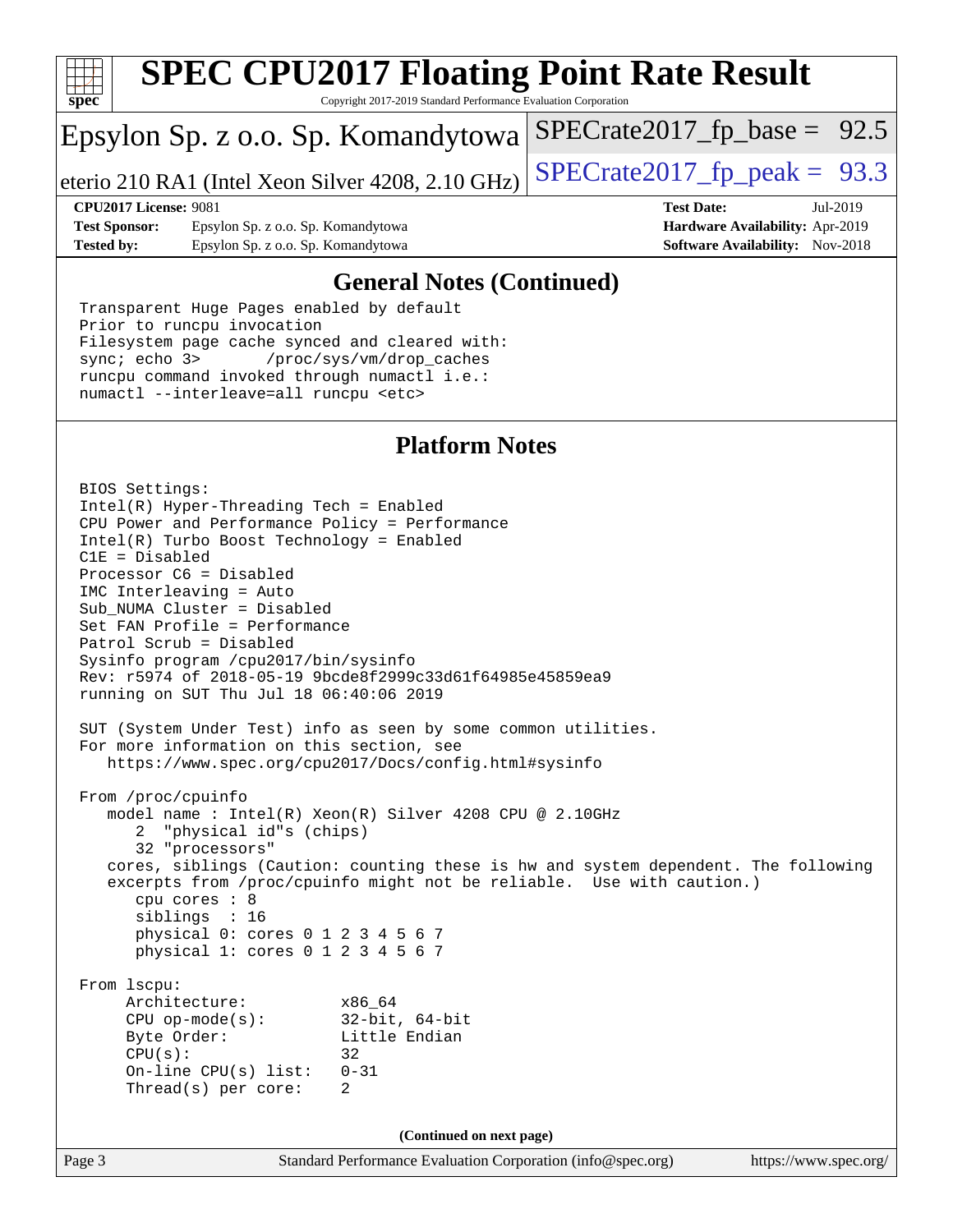

Copyright 2017-2019 Standard Performance Evaluation Corporation

## Epsylon Sp. z o.o. Sp. Komandytowa

eterio 210 RA1 (Intel Xeon Silver 4208, 2.10 GHz) SPECrate  $2017$  fp peak = 93.3

 $SPECTate2017_fp\_base = 92.5$ 

#### **[CPU2017 License:](http://www.spec.org/auto/cpu2017/Docs/result-fields.html#CPU2017License)** 9081 **[Test Date:](http://www.spec.org/auto/cpu2017/Docs/result-fields.html#TestDate)** Jul-2019

**[Test Sponsor:](http://www.spec.org/auto/cpu2017/Docs/result-fields.html#TestSponsor)** Epsylon Sp. z o.o. Sp. Komandytowa **[Hardware Availability:](http://www.spec.org/auto/cpu2017/Docs/result-fields.html#HardwareAvailability)** Apr-2019 **[Tested by:](http://www.spec.org/auto/cpu2017/Docs/result-fields.html#Testedby)** Epsylon Sp. z o.o. Sp. Komandytowa **[Software Availability:](http://www.spec.org/auto/cpu2017/Docs/result-fields.html#SoftwareAvailability)** Nov-2018

### **[Platform Notes \(Continued\)](http://www.spec.org/auto/cpu2017/Docs/result-fields.html#PlatformNotes)**

| $Core(s)$ per socket:  | 8                                                                                   |
|------------------------|-------------------------------------------------------------------------------------|
| Socket(s):             | $\overline{a}$                                                                      |
| NUMA $node(s):$        | $\overline{a}$                                                                      |
| Vendor ID:             | GenuineIntel                                                                        |
| CPU family:            | 6                                                                                   |
| Model:                 | 85                                                                                  |
| Model name:            | $Intel(R)$ Xeon $(R)$ Silver 4208 CPU @ 2.10GHz                                     |
| Stepping:              | 7                                                                                   |
| CPU MHz:               | 1089.785                                                                            |
| $CPU$ max $MHz$ :      | 3200.0000                                                                           |
| CPU min MHz:           | 800.0000                                                                            |
| BogoMIPS:              | 4200.00                                                                             |
| Virtualization:        | $VT - x$                                                                            |
| $L1d$ cache:           | 32K                                                                                 |
| $L1i$ cache:           | 32K                                                                                 |
| $L2$ cache:            | 1024K                                                                               |
| $L3$ cache:            | 11264K                                                                              |
| NUMA node0 CPU(s):     | $0 - 7$ , 16–23                                                                     |
| NUMA $node1$ $CPU(s):$ | $8 - 15, 24 - 31$                                                                   |
| Flaqs:                 | fpu vme de pse tsc msr pae mce cx8 apic sep mtrr pqe mca cmov                       |
|                        | pat pse36 clflush dts acpi mmx fxsr sse sse2 ss ht tm pbe syscall nx pdpe1qb rdtscp |
|                        | Im constant_tsc art arch_perfmon pebs bts rep_good nopl xtopology nonstop_tsc       |
|                        | aperfmperf eagerfpu pni pclmulqdq dtes64 monitor ds_cpl vmx smx est tm2 ssse3 fma   |
|                        | cx16 xtpr pdcm pcid dca sse4_1 sse4_2 x2apic movbe popcnt tsc_deadline_timer aes    |
|                        | xsave avx f16c rdrand lahf_lm abm 3dnowprefetch epb cat_13 cdp_13 invpcid_single    |
|                        | intel_pt spec_ctrl ibpb_support tpr_shadow vnmi flexpriority ept vpid fsgsbase      |
|                        | tsc_adjust bmil hle avx2 smep bmi2 erms invpcid rtm cqm mpx rdt_a avx512f avx512dq  |

 rdseed adx smap clflushopt clwb avx512cd avx512bw avx512vl xsaveopt xsavec xgetbv1 cqm\_llc cqm\_occup\_llc cqm\_mbm\_total cqm\_mbm\_local dtherm ida arat pln pts hwp hwp\_act\_window hwp\_epp hwp\_pkg\_req

 /proc/cpuinfo cache data cache size : 11264 KB

 From numactl --hardware WARNING: a numactl 'node' might or might not correspond to a physical chip. available: 2 nodes (0-1)

 node 0 cpus: 0 1 2 3 4 5 6 7 16 17 18 19 20 21 22 23 node 0 size: 391875 MB node 0 free: 372710 MB node 1 cpus: 8 9 10 11 12 13 14 15 24 25 26 27 28 29 30 31 node 1 size: 393216 MB

node 1 free: 376000 MB

 node distances: node 0 1

> 0: 10 21 1: 21 10

> > **(Continued on next page)**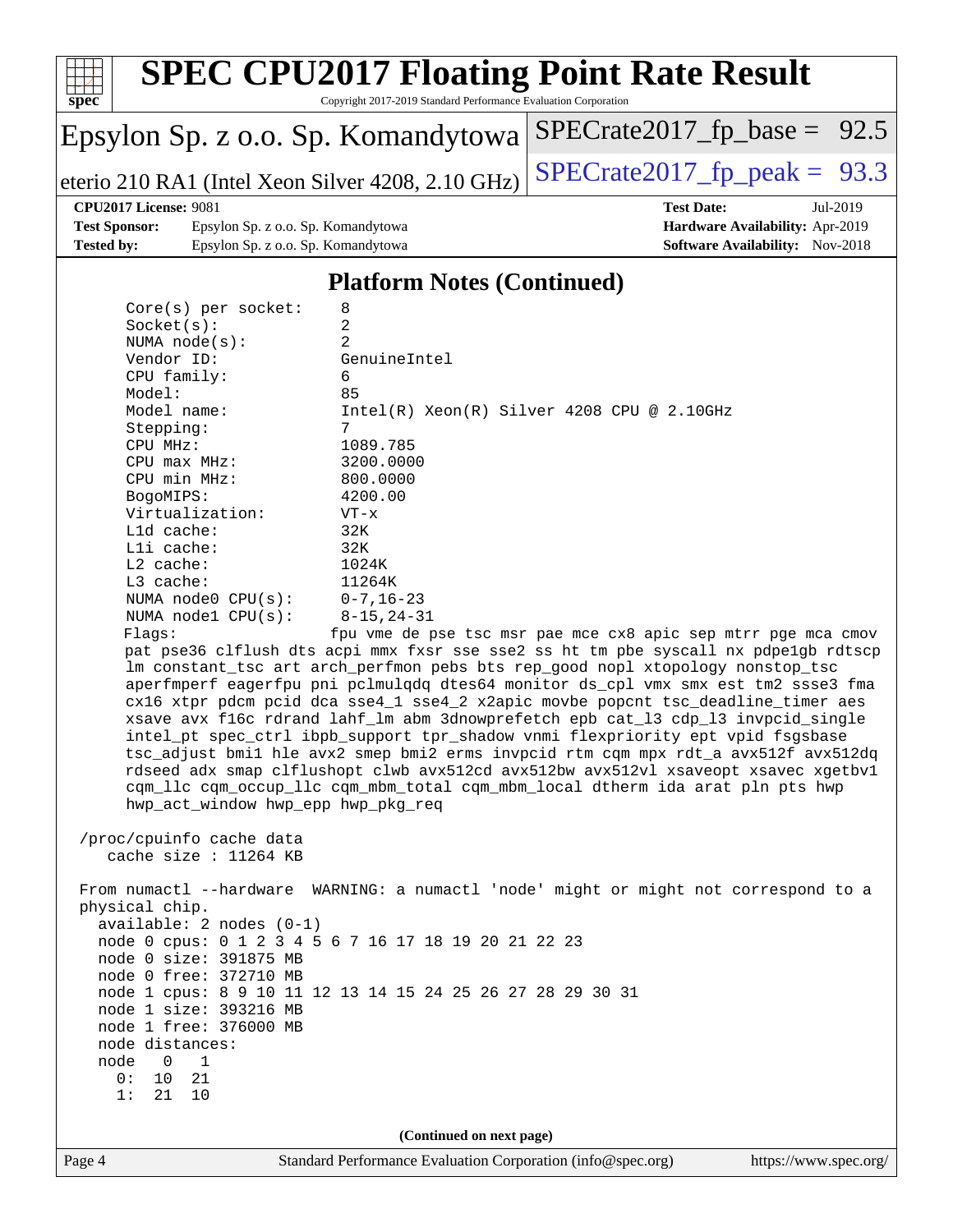| $spec^*$                                  | <b>SPEC CPU2017 Floating Point Rate Result</b><br>Copyright 2017-2019 Standard Performance Evaluation Corporation                                                                                                                                                                                                                                                                                                                                                                                                                                                                                                                                                                                                                                                                                                                                                                                                                                                                                                                                                                                                                                                                                                                                                                                                                                                                                                                                                                                                                                                                                                                                            |                                                                                                            |
|-------------------------------------------|--------------------------------------------------------------------------------------------------------------------------------------------------------------------------------------------------------------------------------------------------------------------------------------------------------------------------------------------------------------------------------------------------------------------------------------------------------------------------------------------------------------------------------------------------------------------------------------------------------------------------------------------------------------------------------------------------------------------------------------------------------------------------------------------------------------------------------------------------------------------------------------------------------------------------------------------------------------------------------------------------------------------------------------------------------------------------------------------------------------------------------------------------------------------------------------------------------------------------------------------------------------------------------------------------------------------------------------------------------------------------------------------------------------------------------------------------------------------------------------------------------------------------------------------------------------------------------------------------------------------------------------------------------------|------------------------------------------------------------------------------------------------------------|
|                                           | Epsylon Sp. z o.o. Sp. Komandytowa                                                                                                                                                                                                                                                                                                                                                                                                                                                                                                                                                                                                                                                                                                                                                                                                                                                                                                                                                                                                                                                                                                                                                                                                                                                                                                                                                                                                                                                                                                                                                                                                                           | $SPECrate2017_fp\_base = 92.5$                                                                             |
|                                           | eterio 210 RA1 (Intel Xeon Silver 4208, 2.10 GHz)                                                                                                                                                                                                                                                                                                                                                                                                                                                                                                                                                                                                                                                                                                                                                                                                                                                                                                                                                                                                                                                                                                                                                                                                                                                                                                                                                                                                                                                                                                                                                                                                            | $SPECTate2017_fp\_peak = 93.3$                                                                             |
| <b>Test Sponsor:</b><br><b>Tested by:</b> | <b>CPU2017 License: 9081</b><br>Epsylon Sp. z o.o. Sp. Komandytowa<br>Epsylon Sp. z o.o. Sp. Komandytowa                                                                                                                                                                                                                                                                                                                                                                                                                                                                                                                                                                                                                                                                                                                                                                                                                                                                                                                                                                                                                                                                                                                                                                                                                                                                                                                                                                                                                                                                                                                                                     | <b>Test Date:</b><br>Jul-2019<br>Hardware Availability: Apr-2019<br><b>Software Availability:</b> Nov-2018 |
|                                           | <b>Platform Notes (Continued)</b>                                                                                                                                                                                                                                                                                                                                                                                                                                                                                                                                                                                                                                                                                                                                                                                                                                                                                                                                                                                                                                                                                                                                                                                                                                                                                                                                                                                                                                                                                                                                                                                                                            |                                                                                                            |
|                                           | From /proc/meminfo<br>MemTotal:<br>791013240 kB<br>HugePages_Total:<br>0<br>Hugepagesize:<br>2048 kB<br>From /etc/*release* /etc/*version*<br>os-release:<br>NAME="Red Hat Enterprise Linux Server"<br>VERSION="7.4 (Maipo)"<br>ID="rhel"<br>ID_LIKE="fedora"<br>VARIANT="Server"<br>VARIANT_ID="server"<br>VERSION_ID="7.4"<br>PRETTY_NAME="Red Hat Enterprise Linux"<br>redhat-release: Red Hat Enterprise Linux Server release 7.4 (Maipo)<br>system-release: Red Hat Enterprise Linux Server release 7.4 (Maipo)<br>system-release-cpe: cpe:/o:redhat:enterprise_linux:7.4:ga:server<br>uname $-a$ :<br>Linux SUT 3.10.0-693.21.1.el7.x86_64 #1 SMP Fri Feb 23 18:54:16 UTC 2018 x86_64 x86_64<br>x86_64 GNU/Linux<br>Kernel self-reported vulnerability status:<br>CVE-2017-5754 (Meltdown):<br>Mitigation: PTI<br>CVE-2017-5753 (Spectre variant 1): Mitigation: Load fences<br>CVE-2017-5715 (Spectre variant 2): Mitigation: IBRS (kernel)<br>run-level 3 Jul 17 20:35<br>SPEC is set to: /cpu2017<br>Filesystem<br>Type Size Used Avail Use% Mounted on<br>/dev/sda1<br>ext4 825G 128G 656G 17% /<br>Additional information from dmidecode follows. WARNING: Use caution when you interpret<br>this section. The 'dmidecode' program reads system data which is "intended to allow<br>hardware to be accurately determined", but the intent may not be met, as there are<br>frequent changes to hardware, firmware, and the "DMTF SMBIOS" standard.<br>BIOS Intel Corporation SE5C620.86B.02.01.0008.031920191559 03/19/2019<br>Memory:<br>24x Samsung M393A4K40CB2-CTD 32 GB 2 rank 2666, configured at 2400<br>(End of data from sysinfo program) |                                                                                                            |
|                                           |                                                                                                                                                                                                                                                                                                                                                                                                                                                                                                                                                                                                                                                                                                                                                                                                                                                                                                                                                                                                                                                                                                                                                                                                                                                                                                                                                                                                                                                                                                                                                                                                                                                              |                                                                                                            |
|                                           |                                                                                                                                                                                                                                                                                                                                                                                                                                                                                                                                                                                                                                                                                                                                                                                                                                                                                                                                                                                                                                                                                                                                                                                                                                                                                                                                                                                                                                                                                                                                                                                                                                                              |                                                                                                            |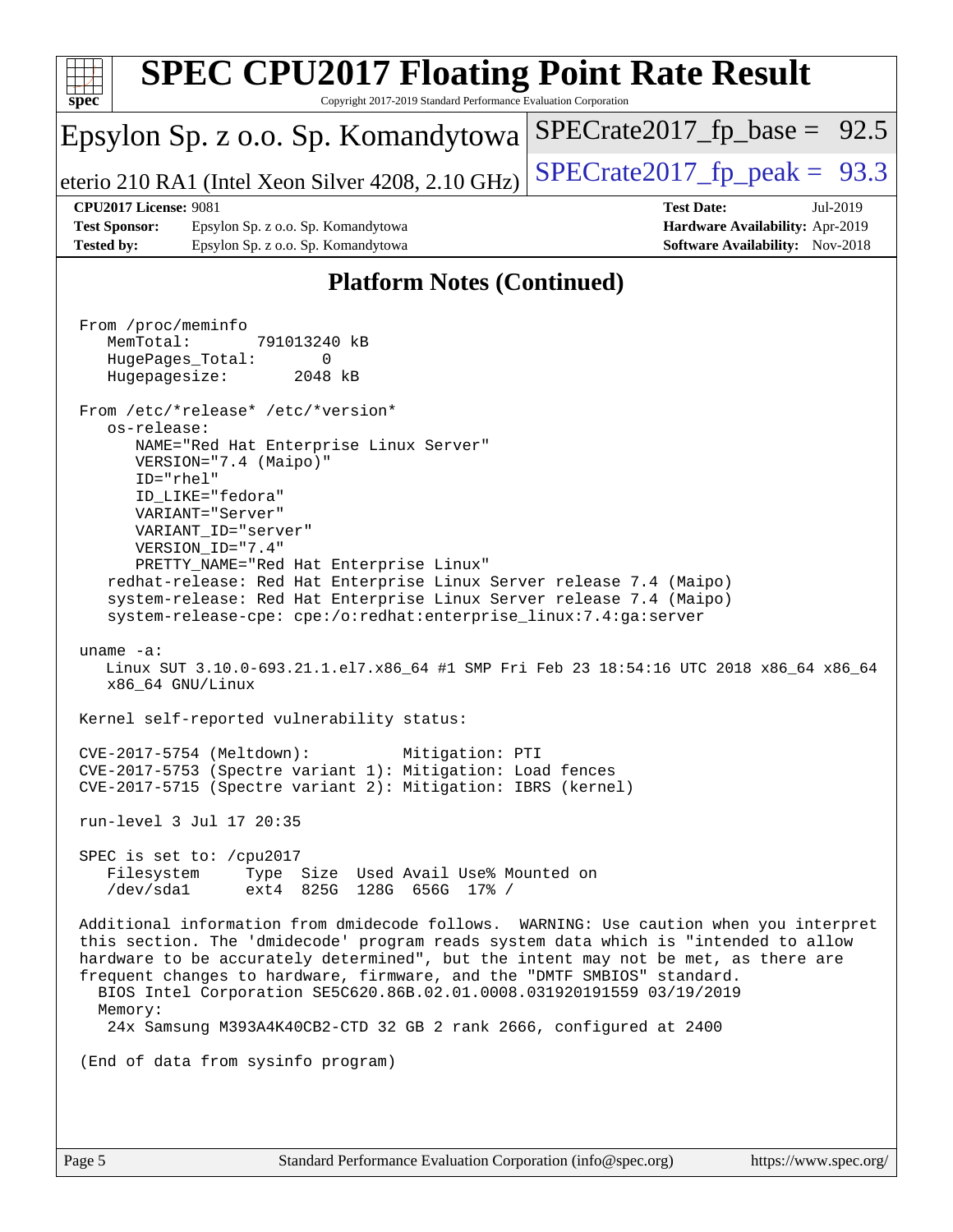| S | U | Æ | i. |  |
|---|---|---|----|--|

Copyright 2017-2019 Standard Performance Evaluation Corporation

## Epsylon Sp. z o.o. Sp. Komandytowa

eterio 210 RA1 (Intel Xeon Silver 4208, 2.10 GHz) [SPECrate2017\\_fp\\_peak =](http://www.spec.org/auto/cpu2017/Docs/result-fields.html#SPECrate2017fppeak)  $93.3$ 

 $SPECrate2017_fp\_base = 92.5$ 

#### **[CPU2017 License:](http://www.spec.org/auto/cpu2017/Docs/result-fields.html#CPU2017License)** 9081 **[Test Date:](http://www.spec.org/auto/cpu2017/Docs/result-fields.html#TestDate)** Jul-2019

**[Test Sponsor:](http://www.spec.org/auto/cpu2017/Docs/result-fields.html#TestSponsor)** Epsylon Sp. z o.o. Sp. Komandytowa **[Hardware Availability:](http://www.spec.org/auto/cpu2017/Docs/result-fields.html#HardwareAvailability)** Apr-2019 **[Tested by:](http://www.spec.org/auto/cpu2017/Docs/result-fields.html#Testedby)** Epsylon Sp. z o.o. Sp. Komandytowa **[Software Availability:](http://www.spec.org/auto/cpu2017/Docs/result-fields.html#SoftwareAvailability)** Nov-2018

### **[Compiler Version Notes](http://www.spec.org/auto/cpu2017/Docs/result-fields.html#CompilerVersionNotes)**

| CC 519.1bm_r(base) 538.imagick_r(base, peak) 544.nab_r(base, peak)<br>Intel(R) C Intel(R) 64 Compiler for applications running on Intel(R) 64,<br>Version 19.0.1.144 Build 20181018<br>Copyright (C) 1985-2018 Intel Corporation. All rights reserved.<br>----------------------<br>$519.1bm_r(peak)$<br>CC<br>Intel(R) C Intel(R) 64 Compiler for applications running on Intel(R) 64,<br>Version 19.0.1.144 Build 20181018<br>Copyright (C) 1985-2018 Intel Corporation. All rights reserved.<br>CXXC 508.namd_r(base) 510.parest_r(base, peak)<br>Intel(R) $C++$ Intel(R) 64 Compiler for applications running on Intel(R) 64,<br>Version 19.0.1.144 Build 20181018<br>Copyright (C) 1985-2018 Intel Corporation. All rights reserved.<br>$CXXC 508.namd_r (peak)$<br>Intel(R) $C++$ Intel(R) 64 Compiler for applications running on Intel(R) 64,<br>Version 19.0.1.144 Build 20181018<br>Copyright (C) 1985-2018 Intel Corporation. All rights reserved.<br>CC 511.povray_r(base) 526.blender_r(base, peak)<br>Intel(R) $C++$ Intel(R) 64 Compiler for applications running on Intel(R) 64,<br>Version 19.0.1.144 Build 20181018<br>Copyright (C) 1985-2018 Intel Corporation. All rights reserved.<br>Intel(R) C Intel(R) 64 Compiler for applications running on Intel(R) 64,<br>Version 19.0.1.144 Build 20181018<br>Copyright (C) 1985-2018 Intel Corporation. All rights reserved.<br>$511. povray_r (peak)$<br>CC<br>_______________________________<br>Intel(R) $C++$ Intel(R) 64 Compiler for applications running on Intel(R) 64,<br>(Continued on next page) | Standard Performance Evaluation Corporation (info@spec.org)<br>Page 6<br>https://www.spec.org/ |
|-----------------------------------------------------------------------------------------------------------------------------------------------------------------------------------------------------------------------------------------------------------------------------------------------------------------------------------------------------------------------------------------------------------------------------------------------------------------------------------------------------------------------------------------------------------------------------------------------------------------------------------------------------------------------------------------------------------------------------------------------------------------------------------------------------------------------------------------------------------------------------------------------------------------------------------------------------------------------------------------------------------------------------------------------------------------------------------------------------------------------------------------------------------------------------------------------------------------------------------------------------------------------------------------------------------------------------------------------------------------------------------------------------------------------------------------------------------------------------------------------------------------------------------------------------------------------------|------------------------------------------------------------------------------------------------|
|                                                                                                                                                                                                                                                                                                                                                                                                                                                                                                                                                                                                                                                                                                                                                                                                                                                                                                                                                                                                                                                                                                                                                                                                                                                                                                                                                                                                                                                                                                                                                                             |                                                                                                |
|                                                                                                                                                                                                                                                                                                                                                                                                                                                                                                                                                                                                                                                                                                                                                                                                                                                                                                                                                                                                                                                                                                                                                                                                                                                                                                                                                                                                                                                                                                                                                                             |                                                                                                |
|                                                                                                                                                                                                                                                                                                                                                                                                                                                                                                                                                                                                                                                                                                                                                                                                                                                                                                                                                                                                                                                                                                                                                                                                                                                                                                                                                                                                                                                                                                                                                                             |                                                                                                |
|                                                                                                                                                                                                                                                                                                                                                                                                                                                                                                                                                                                                                                                                                                                                                                                                                                                                                                                                                                                                                                                                                                                                                                                                                                                                                                                                                                                                                                                                                                                                                                             |                                                                                                |
|                                                                                                                                                                                                                                                                                                                                                                                                                                                                                                                                                                                                                                                                                                                                                                                                                                                                                                                                                                                                                                                                                                                                                                                                                                                                                                                                                                                                                                                                                                                                                                             |                                                                                                |
|                                                                                                                                                                                                                                                                                                                                                                                                                                                                                                                                                                                                                                                                                                                                                                                                                                                                                                                                                                                                                                                                                                                                                                                                                                                                                                                                                                                                                                                                                                                                                                             |                                                                                                |
|                                                                                                                                                                                                                                                                                                                                                                                                                                                                                                                                                                                                                                                                                                                                                                                                                                                                                                                                                                                                                                                                                                                                                                                                                                                                                                                                                                                                                                                                                                                                                                             |                                                                                                |
|                                                                                                                                                                                                                                                                                                                                                                                                                                                                                                                                                                                                                                                                                                                                                                                                                                                                                                                                                                                                                                                                                                                                                                                                                                                                                                                                                                                                                                                                                                                                                                             |                                                                                                |
|                                                                                                                                                                                                                                                                                                                                                                                                                                                                                                                                                                                                                                                                                                                                                                                                                                                                                                                                                                                                                                                                                                                                                                                                                                                                                                                                                                                                                                                                                                                                                                             |                                                                                                |
|                                                                                                                                                                                                                                                                                                                                                                                                                                                                                                                                                                                                                                                                                                                                                                                                                                                                                                                                                                                                                                                                                                                                                                                                                                                                                                                                                                                                                                                                                                                                                                             |                                                                                                |
|                                                                                                                                                                                                                                                                                                                                                                                                                                                                                                                                                                                                                                                                                                                                                                                                                                                                                                                                                                                                                                                                                                                                                                                                                                                                                                                                                                                                                                                                                                                                                                             |                                                                                                |
|                                                                                                                                                                                                                                                                                                                                                                                                                                                                                                                                                                                                                                                                                                                                                                                                                                                                                                                                                                                                                                                                                                                                                                                                                                                                                                                                                                                                                                                                                                                                                                             |                                                                                                |
|                                                                                                                                                                                                                                                                                                                                                                                                                                                                                                                                                                                                                                                                                                                                                                                                                                                                                                                                                                                                                                                                                                                                                                                                                                                                                                                                                                                                                                                                                                                                                                             |                                                                                                |
|                                                                                                                                                                                                                                                                                                                                                                                                                                                                                                                                                                                                                                                                                                                                                                                                                                                                                                                                                                                                                                                                                                                                                                                                                                                                                                                                                                                                                                                                                                                                                                             |                                                                                                |
|                                                                                                                                                                                                                                                                                                                                                                                                                                                                                                                                                                                                                                                                                                                                                                                                                                                                                                                                                                                                                                                                                                                                                                                                                                                                                                                                                                                                                                                                                                                                                                             |                                                                                                |
|                                                                                                                                                                                                                                                                                                                                                                                                                                                                                                                                                                                                                                                                                                                                                                                                                                                                                                                                                                                                                                                                                                                                                                                                                                                                                                                                                                                                                                                                                                                                                                             |                                                                                                |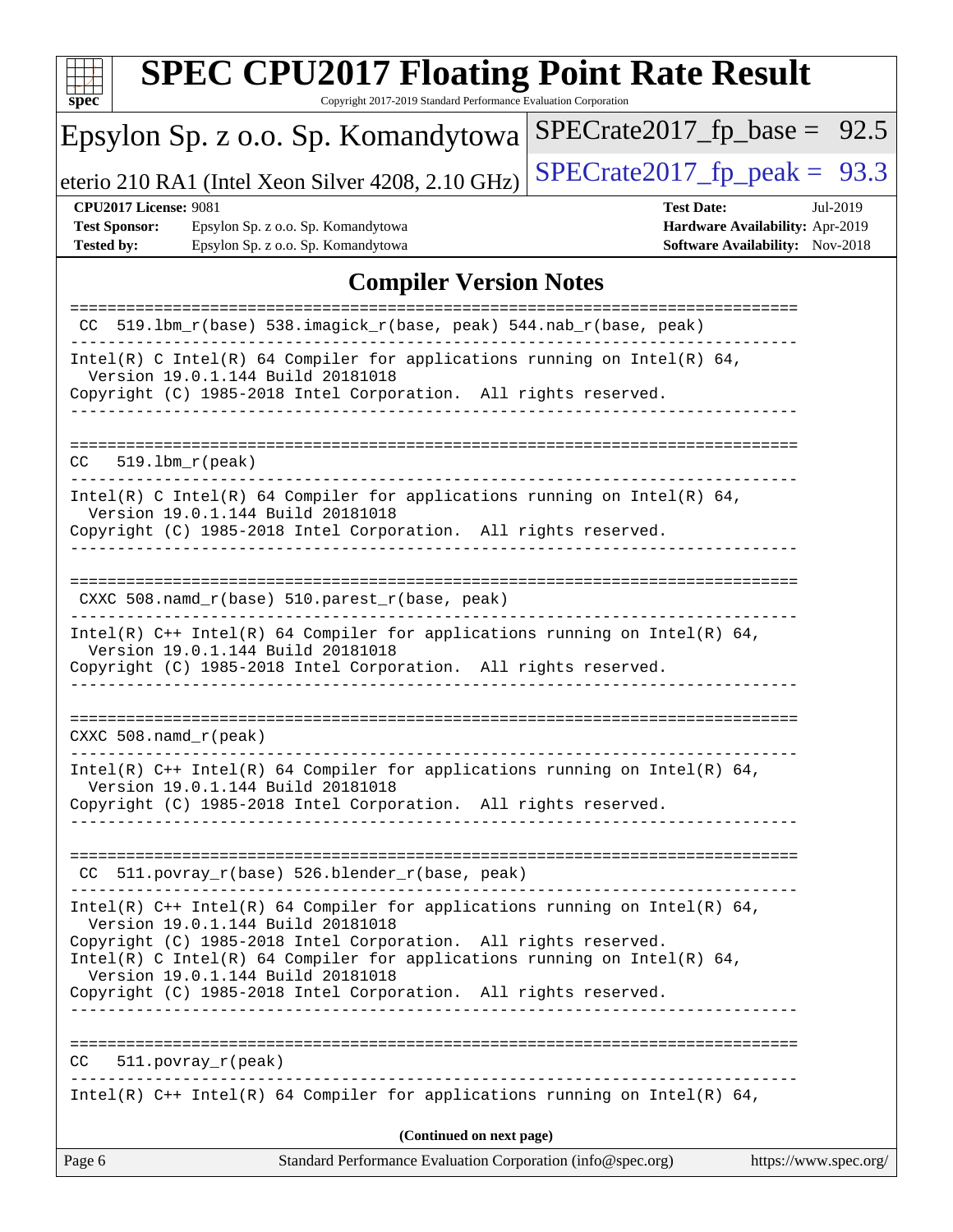

#### Copyright 2017-2019 Standard Performance Evaluation Corporation Epsylon Sp. z o.o. Sp. Komandytowa eterio 210 RA1 (Intel Xeon Silver 4208, 2.10 GHz)  $\left|$  [SPECrate2017\\_fp\\_peak =](http://www.spec.org/auto/cpu2017/Docs/result-fields.html#SPECrate2017fppeak) 93.3  $SPECTate2017_fp\_base = 92.5$ **[CPU2017 License:](http://www.spec.org/auto/cpu2017/Docs/result-fields.html#CPU2017License)** 9081 **[Test Date:](http://www.spec.org/auto/cpu2017/Docs/result-fields.html#TestDate)** Jul-2019 **[Test Sponsor:](http://www.spec.org/auto/cpu2017/Docs/result-fields.html#TestSponsor)** Epsylon Sp. z o.o. Sp. Komandytowa **[Hardware Availability:](http://www.spec.org/auto/cpu2017/Docs/result-fields.html#HardwareAvailability)** Apr-2019 **[Tested by:](http://www.spec.org/auto/cpu2017/Docs/result-fields.html#Testedby)** Epsylon Sp. z o.o. Sp. Komandytowa **[Software Availability:](http://www.spec.org/auto/cpu2017/Docs/result-fields.html#SoftwareAvailability)** Nov-2018 **[Compiler Version Notes \(Continued\)](http://www.spec.org/auto/cpu2017/Docs/result-fields.html#CompilerVersionNotes)** Version 19.0.1.144 Build 20181018 Copyright (C) 1985-2018 Intel Corporation. All rights reserved. Intel(R) C Intel(R) 64 Compiler for applications running on Intel(R) 64, Version 19.0.1.144 Build 20181018 Copyright (C) 1985-2018 Intel Corporation. All rights reserved. ------------------------------------------------------------------------------ ============================================================================== FC 507.cactuBSSN\_r(base, peak) ------------------------------------------------------------------------------ Intel(R) C++ Intel(R) 64 Compiler for applications running on Intel(R) 64, Version 19.0.1.144 Build 20181018 Copyright (C) 1985-2018 Intel Corporation. All rights reserved. Intel(R) C Intel(R) 64 Compiler for applications running on Intel(R)  $64$ , Version 19.0.1.144 Build 20181018 Copyright (C) 1985-2018 Intel Corporation. All rights reserved. Intel(R) Fortran Intel(R) 64 Compiler for applications running on Intel(R) 64, Version 19.0.1.144 Build 20181018 Copyright (C) 1985-2018 Intel Corporation. All rights reserved. ------------------------------------------------------------------------------ ============================================================================== FC 503.bwaves\_r(base, peak) 549.fotonik3d\_r(base, peak) 554.roms\_r(base) ------------------------------------------------------------------------------ Intel(R) Fortran Intel(R) 64 Compiler for applications running on Intel(R) 64, Version 19.0.1.144 Build 20181018 Copyright (C) 1985-2018 Intel Corporation. All rights reserved. ------------------------------------------------------------------------------ ============================================================================== FC 554.roms\_r(peak) ------------------------------------------------------------------------------ Intel(R) Fortran Intel(R) 64 Compiler for applications running on Intel(R) 64, Version 19.0.1.144 Build 20181018 Copyright (C) 1985-2018 Intel Corporation. All rights reserved. ------------------------------------------------------------------------------ ============================================================================== CC 521.wrf\_r(base) 527.cam4\_r(base) ------------------------------------------------------------------------------ Intel(R) Fortran Intel(R) 64 Compiler for applications running on Intel(R) 64, Version 19.0.1.144 Build 20181018 Copyright (C) 1985-2018 Intel Corporation. All rights reserved. Intel(R) C Intel(R) 64 Compiler for applications running on Intel(R)  $64$ , Version 19.0.1.144 Build 20181018 Copyright (C) 1985-2018 Intel Corporation. All rights reserved. ------------------------------------------------------------------------------ **(Continued on next page)**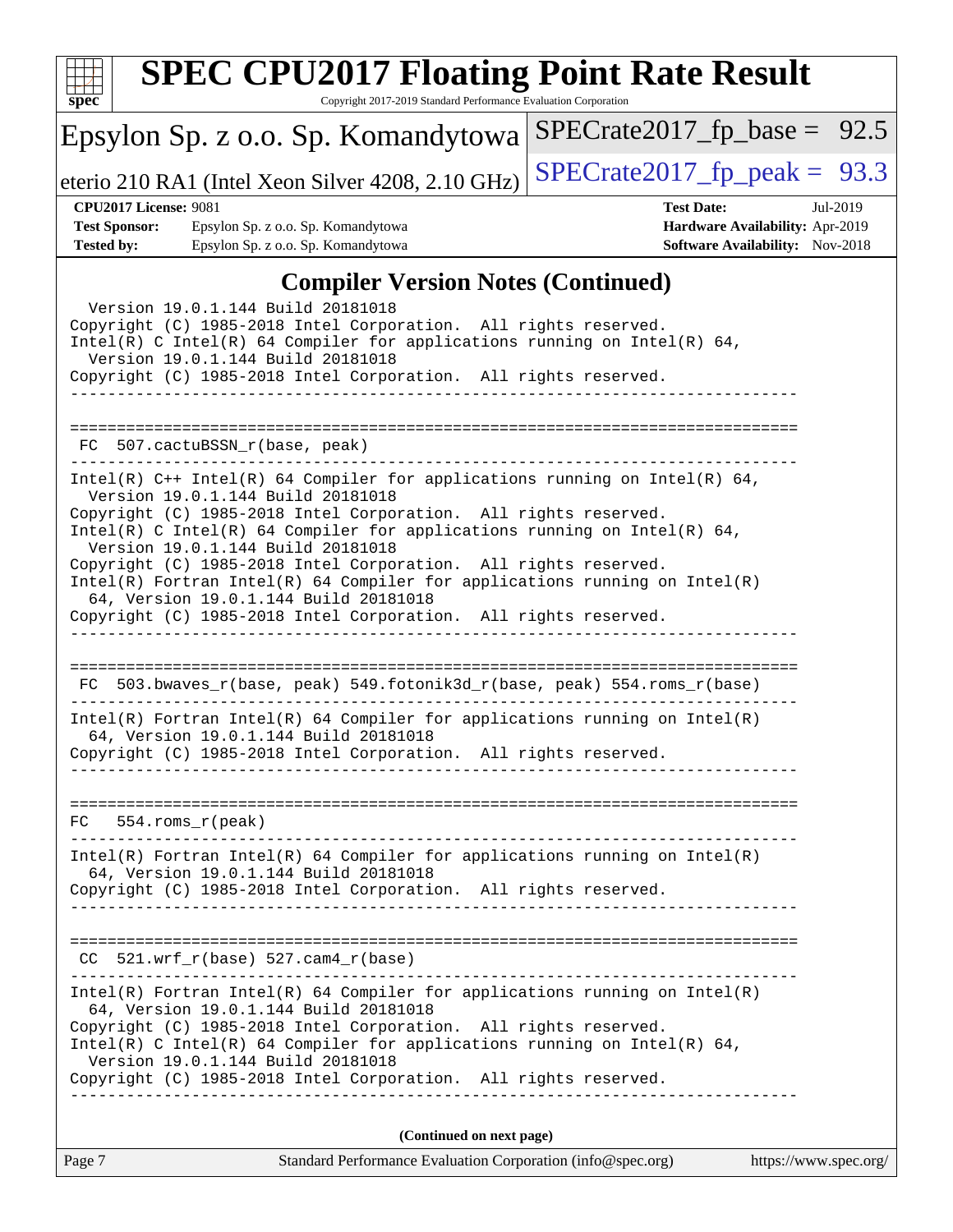

### **[Compiler Version Notes \(Continued\)](http://www.spec.org/auto/cpu2017/Docs/result-fields.html#CompilerVersionNotes)**

============================================================================== CC 521.wrf\_r(peak) 527.cam4\_r(peak) ------------------------------------------------------------------------------ Intel(R) Fortran Intel(R) 64 Compiler for applications running on Intel(R) 64, Version 19.0.1.144 Build 20181018 Copyright (C) 1985-2018 Intel Corporation. All rights reserved. Intel(R) C Intel(R) 64 Compiler for applications running on Intel(R)  $64$ , Version 19.0.1.144 Build 20181018 Copyright (C) 1985-2018 Intel Corporation. All rights reserved. ------------------------------------------------------------------------------

## **[Base Compiler Invocation](http://www.spec.org/auto/cpu2017/Docs/result-fields.html#BaseCompilerInvocation)**

[C benchmarks](http://www.spec.org/auto/cpu2017/Docs/result-fields.html#Cbenchmarks): [icc -m64 -std=c11](http://www.spec.org/cpu2017/results/res2019q3/cpu2017-20190722-16236.flags.html#user_CCbase_intel_icc_64bit_c11_33ee0cdaae7deeeab2a9725423ba97205ce30f63b9926c2519791662299b76a0318f32ddfffdc46587804de3178b4f9328c46fa7c2b0cd779d7a61945c91cd35)

[C++ benchmarks:](http://www.spec.org/auto/cpu2017/Docs/result-fields.html#CXXbenchmarks) [icpc -m64](http://www.spec.org/cpu2017/results/res2019q3/cpu2017-20190722-16236.flags.html#user_CXXbase_intel_icpc_64bit_4ecb2543ae3f1412ef961e0650ca070fec7b7afdcd6ed48761b84423119d1bf6bdf5cad15b44d48e7256388bc77273b966e5eb805aefd121eb22e9299b2ec9d9)

[Fortran benchmarks](http://www.spec.org/auto/cpu2017/Docs/result-fields.html#Fortranbenchmarks): [ifort -m64](http://www.spec.org/cpu2017/results/res2019q3/cpu2017-20190722-16236.flags.html#user_FCbase_intel_ifort_64bit_24f2bb282fbaeffd6157abe4f878425411749daecae9a33200eee2bee2fe76f3b89351d69a8130dd5949958ce389cf37ff59a95e7a40d588e8d3a57e0c3fd751)

[Benchmarks using both Fortran and C](http://www.spec.org/auto/cpu2017/Docs/result-fields.html#BenchmarksusingbothFortranandC): [ifort -m64](http://www.spec.org/cpu2017/results/res2019q3/cpu2017-20190722-16236.flags.html#user_CC_FCbase_intel_ifort_64bit_24f2bb282fbaeffd6157abe4f878425411749daecae9a33200eee2bee2fe76f3b89351d69a8130dd5949958ce389cf37ff59a95e7a40d588e8d3a57e0c3fd751) [icc -m64 -std=c11](http://www.spec.org/cpu2017/results/res2019q3/cpu2017-20190722-16236.flags.html#user_CC_FCbase_intel_icc_64bit_c11_33ee0cdaae7deeeab2a9725423ba97205ce30f63b9926c2519791662299b76a0318f32ddfffdc46587804de3178b4f9328c46fa7c2b0cd779d7a61945c91cd35)

[Benchmarks using both C and C++](http://www.spec.org/auto/cpu2017/Docs/result-fields.html#BenchmarksusingbothCandCXX): [icpc -m64](http://www.spec.org/cpu2017/results/res2019q3/cpu2017-20190722-16236.flags.html#user_CC_CXXbase_intel_icpc_64bit_4ecb2543ae3f1412ef961e0650ca070fec7b7afdcd6ed48761b84423119d1bf6bdf5cad15b44d48e7256388bc77273b966e5eb805aefd121eb22e9299b2ec9d9) [icc -m64 -std=c11](http://www.spec.org/cpu2017/results/res2019q3/cpu2017-20190722-16236.flags.html#user_CC_CXXbase_intel_icc_64bit_c11_33ee0cdaae7deeeab2a9725423ba97205ce30f63b9926c2519791662299b76a0318f32ddfffdc46587804de3178b4f9328c46fa7c2b0cd779d7a61945c91cd35)

[Benchmarks using Fortran, C, and C++:](http://www.spec.org/auto/cpu2017/Docs/result-fields.html#BenchmarksusingFortranCandCXX) [icpc -m64](http://www.spec.org/cpu2017/results/res2019q3/cpu2017-20190722-16236.flags.html#user_CC_CXX_FCbase_intel_icpc_64bit_4ecb2543ae3f1412ef961e0650ca070fec7b7afdcd6ed48761b84423119d1bf6bdf5cad15b44d48e7256388bc77273b966e5eb805aefd121eb22e9299b2ec9d9) [icc -m64 -std=c11](http://www.spec.org/cpu2017/results/res2019q3/cpu2017-20190722-16236.flags.html#user_CC_CXX_FCbase_intel_icc_64bit_c11_33ee0cdaae7deeeab2a9725423ba97205ce30f63b9926c2519791662299b76a0318f32ddfffdc46587804de3178b4f9328c46fa7c2b0cd779d7a61945c91cd35) [ifort -m64](http://www.spec.org/cpu2017/results/res2019q3/cpu2017-20190722-16236.flags.html#user_CC_CXX_FCbase_intel_ifort_64bit_24f2bb282fbaeffd6157abe4f878425411749daecae9a33200eee2bee2fe76f3b89351d69a8130dd5949958ce389cf37ff59a95e7a40d588e8d3a57e0c3fd751)

### **[Base Portability Flags](http://www.spec.org/auto/cpu2017/Docs/result-fields.html#BasePortabilityFlags)**

 503.bwaves\_r: [-DSPEC\\_LP64](http://www.spec.org/cpu2017/results/res2019q3/cpu2017-20190722-16236.flags.html#suite_basePORTABILITY503_bwaves_r_DSPEC_LP64) 507.cactuBSSN\_r: [-DSPEC\\_LP64](http://www.spec.org/cpu2017/results/res2019q3/cpu2017-20190722-16236.flags.html#suite_basePORTABILITY507_cactuBSSN_r_DSPEC_LP64) 508.namd\_r: [-DSPEC\\_LP64](http://www.spec.org/cpu2017/results/res2019q3/cpu2017-20190722-16236.flags.html#suite_basePORTABILITY508_namd_r_DSPEC_LP64) 510.parest\_r: [-DSPEC\\_LP64](http://www.spec.org/cpu2017/results/res2019q3/cpu2017-20190722-16236.flags.html#suite_basePORTABILITY510_parest_r_DSPEC_LP64) 511.povray\_r: [-DSPEC\\_LP64](http://www.spec.org/cpu2017/results/res2019q3/cpu2017-20190722-16236.flags.html#suite_basePORTABILITY511_povray_r_DSPEC_LP64) 519.lbm\_r: [-DSPEC\\_LP64](http://www.spec.org/cpu2017/results/res2019q3/cpu2017-20190722-16236.flags.html#suite_basePORTABILITY519_lbm_r_DSPEC_LP64) 521.wrf\_r: [-DSPEC\\_LP64](http://www.spec.org/cpu2017/results/res2019q3/cpu2017-20190722-16236.flags.html#suite_basePORTABILITY521_wrf_r_DSPEC_LP64) [-DSPEC\\_CASE\\_FLAG](http://www.spec.org/cpu2017/results/res2019q3/cpu2017-20190722-16236.flags.html#b521.wrf_r_baseCPORTABILITY_DSPEC_CASE_FLAG) [-convert big\\_endian](http://www.spec.org/cpu2017/results/res2019q3/cpu2017-20190722-16236.flags.html#user_baseFPORTABILITY521_wrf_r_convert_big_endian_c3194028bc08c63ac5d04de18c48ce6d347e4e562e8892b8bdbdc0214820426deb8554edfa529a3fb25a586e65a3d812c835984020483e7e73212c4d31a38223) 526.blender\_r: [-DSPEC\\_LP64](http://www.spec.org/cpu2017/results/res2019q3/cpu2017-20190722-16236.flags.html#suite_basePORTABILITY526_blender_r_DSPEC_LP64) [-DSPEC\\_LINUX](http://www.spec.org/cpu2017/results/res2019q3/cpu2017-20190722-16236.flags.html#b526.blender_r_baseCPORTABILITY_DSPEC_LINUX) [-funsigned-char](http://www.spec.org/cpu2017/results/res2019q3/cpu2017-20190722-16236.flags.html#user_baseCPORTABILITY526_blender_r_force_uchar_40c60f00ab013830e2dd6774aeded3ff59883ba5a1fc5fc14077f794d777847726e2a5858cbc7672e36e1b067e7e5c1d9a74f7176df07886a243d7cc18edfe67) 527.cam4\_r: [-DSPEC\\_LP64](http://www.spec.org/cpu2017/results/res2019q3/cpu2017-20190722-16236.flags.html#suite_basePORTABILITY527_cam4_r_DSPEC_LP64) [-DSPEC\\_CASE\\_FLAG](http://www.spec.org/cpu2017/results/res2019q3/cpu2017-20190722-16236.flags.html#b527.cam4_r_baseCPORTABILITY_DSPEC_CASE_FLAG)

**(Continued on next page)**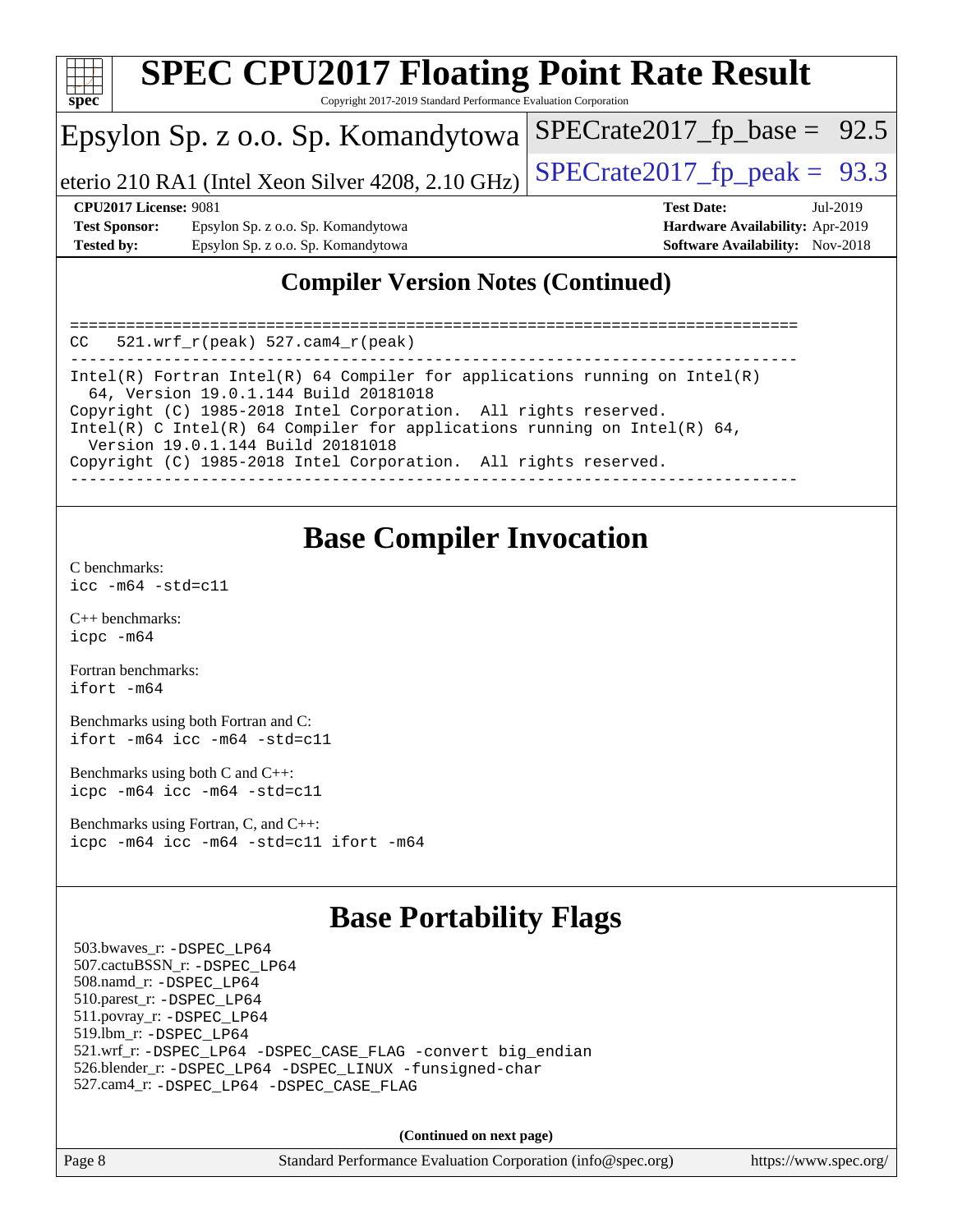

Copyright 2017-2019 Standard Performance Evaluation Corporation

## Epsylon Sp. z o.o. Sp. Komandytowa

eterio 210 RA1 (Intel Xeon Silver 4208, 2.10 GHz) SPECrate  $2017$  fp peak = 93.3

 $SPECrate2017_fp\_base = 92.5$ 

**[Test Sponsor:](http://www.spec.org/auto/cpu2017/Docs/result-fields.html#TestSponsor)** Epsylon Sp. z o.o. Sp. Komandytowa **[Hardware Availability:](http://www.spec.org/auto/cpu2017/Docs/result-fields.html#HardwareAvailability)** Apr-2019 **[Tested by:](http://www.spec.org/auto/cpu2017/Docs/result-fields.html#Testedby)** Epsylon Sp. z o.o. Sp. Komandytowa **[Software Availability:](http://www.spec.org/auto/cpu2017/Docs/result-fields.html#SoftwareAvailability)** Nov-2018

**[CPU2017 License:](http://www.spec.org/auto/cpu2017/Docs/result-fields.html#CPU2017License)** 9081 **[Test Date:](http://www.spec.org/auto/cpu2017/Docs/result-fields.html#TestDate)** Jul-2019

## **[Base Portability Flags \(Continued\)](http://www.spec.org/auto/cpu2017/Docs/result-fields.html#BasePortabilityFlags)**

 538.imagick\_r: [-DSPEC\\_LP64](http://www.spec.org/cpu2017/results/res2019q3/cpu2017-20190722-16236.flags.html#suite_basePORTABILITY538_imagick_r_DSPEC_LP64) 544.nab\_r: [-DSPEC\\_LP64](http://www.spec.org/cpu2017/results/res2019q3/cpu2017-20190722-16236.flags.html#suite_basePORTABILITY544_nab_r_DSPEC_LP64) 549.fotonik3d\_r: [-DSPEC\\_LP64](http://www.spec.org/cpu2017/results/res2019q3/cpu2017-20190722-16236.flags.html#suite_basePORTABILITY549_fotonik3d_r_DSPEC_LP64) 554.roms\_r: [-DSPEC\\_LP64](http://www.spec.org/cpu2017/results/res2019q3/cpu2017-20190722-16236.flags.html#suite_basePORTABILITY554_roms_r_DSPEC_LP64)

## **[Base Optimization Flags](http://www.spec.org/auto/cpu2017/Docs/result-fields.html#BaseOptimizationFlags)**

[C benchmarks](http://www.spec.org/auto/cpu2017/Docs/result-fields.html#Cbenchmarks):

[-xCORE-AVX512](http://www.spec.org/cpu2017/results/res2019q3/cpu2017-20190722-16236.flags.html#user_CCbase_f-xCORE-AVX512) [-ipo](http://www.spec.org/cpu2017/results/res2019q3/cpu2017-20190722-16236.flags.html#user_CCbase_f-ipo) [-O3](http://www.spec.org/cpu2017/results/res2019q3/cpu2017-20190722-16236.flags.html#user_CCbase_f-O3) [-no-prec-div](http://www.spec.org/cpu2017/results/res2019q3/cpu2017-20190722-16236.flags.html#user_CCbase_f-no-prec-div) [-qopt-prefetch](http://www.spec.org/cpu2017/results/res2019q3/cpu2017-20190722-16236.flags.html#user_CCbase_f-qopt-prefetch) [-ffinite-math-only](http://www.spec.org/cpu2017/results/res2019q3/cpu2017-20190722-16236.flags.html#user_CCbase_f_finite_math_only_cb91587bd2077682c4b38af759c288ed7c732db004271a9512da14a4f8007909a5f1427ecbf1a0fb78ff2a814402c6114ac565ca162485bbcae155b5e4258871) [-qopt-mem-layout-trans=4](http://www.spec.org/cpu2017/results/res2019q3/cpu2017-20190722-16236.flags.html#user_CCbase_f-qopt-mem-layout-trans_fa39e755916c150a61361b7846f310bcdf6f04e385ef281cadf3647acec3f0ae266d1a1d22d972a7087a248fd4e6ca390a3634700869573d231a252c784941a8)

[C++ benchmarks:](http://www.spec.org/auto/cpu2017/Docs/result-fields.html#CXXbenchmarks)

```
-xCORE-AVX512 -ipo -O3 -no-prec-div -qopt-prefetch
-ffinite-math-only -qopt-mem-layout-trans=4
```
[Fortran benchmarks](http://www.spec.org/auto/cpu2017/Docs/result-fields.html#Fortranbenchmarks):

```
-xCORE-AVX512 -ipo -O3 -no-prec-div -qopt-prefetch
-ffinite-math-only -qopt-mem-layout-trans=4 -auto
-nostandard-realloc-lhs -align array32byte
```
[Benchmarks using both Fortran and C](http://www.spec.org/auto/cpu2017/Docs/result-fields.html#BenchmarksusingbothFortranandC):

[-xCORE-AVX512](http://www.spec.org/cpu2017/results/res2019q3/cpu2017-20190722-16236.flags.html#user_CC_FCbase_f-xCORE-AVX512) [-ipo](http://www.spec.org/cpu2017/results/res2019q3/cpu2017-20190722-16236.flags.html#user_CC_FCbase_f-ipo) [-O3](http://www.spec.org/cpu2017/results/res2019q3/cpu2017-20190722-16236.flags.html#user_CC_FCbase_f-O3) [-no-prec-div](http://www.spec.org/cpu2017/results/res2019q3/cpu2017-20190722-16236.flags.html#user_CC_FCbase_f-no-prec-div) [-qopt-prefetch](http://www.spec.org/cpu2017/results/res2019q3/cpu2017-20190722-16236.flags.html#user_CC_FCbase_f-qopt-prefetch) [-ffinite-math-only](http://www.spec.org/cpu2017/results/res2019q3/cpu2017-20190722-16236.flags.html#user_CC_FCbase_f_finite_math_only_cb91587bd2077682c4b38af759c288ed7c732db004271a9512da14a4f8007909a5f1427ecbf1a0fb78ff2a814402c6114ac565ca162485bbcae155b5e4258871) [-qopt-mem-layout-trans=4](http://www.spec.org/cpu2017/results/res2019q3/cpu2017-20190722-16236.flags.html#user_CC_FCbase_f-qopt-mem-layout-trans_fa39e755916c150a61361b7846f310bcdf6f04e385ef281cadf3647acec3f0ae266d1a1d22d972a7087a248fd4e6ca390a3634700869573d231a252c784941a8) [-auto](http://www.spec.org/cpu2017/results/res2019q3/cpu2017-20190722-16236.flags.html#user_CC_FCbase_f-auto) [-nostandard-realloc-lhs](http://www.spec.org/cpu2017/results/res2019q3/cpu2017-20190722-16236.flags.html#user_CC_FCbase_f_2003_std_realloc_82b4557e90729c0f113870c07e44d33d6f5a304b4f63d4c15d2d0f1fab99f5daaed73bdb9275d9ae411527f28b936061aa8b9c8f2d63842963b95c9dd6426b8a) [-align array32byte](http://www.spec.org/cpu2017/results/res2019q3/cpu2017-20190722-16236.flags.html#user_CC_FCbase_align_array32byte_b982fe038af199962ba9a80c053b8342c548c85b40b8e86eb3cc33dee0d7986a4af373ac2d51c3f7cf710a18d62fdce2948f201cd044323541f22fc0fffc51b6)

[Benchmarks using both C and C++](http://www.spec.org/auto/cpu2017/Docs/result-fields.html#BenchmarksusingbothCandCXX):

```
-xCORE-AVX512 -ipo -O3 -no-prec-div -qopt-prefetch
-ffinite-math-only -qopt-mem-layout-trans=4
```
[Benchmarks using Fortran, C, and C++:](http://www.spec.org/auto/cpu2017/Docs/result-fields.html#BenchmarksusingFortranCandCXX)

[-xCORE-AVX512](http://www.spec.org/cpu2017/results/res2019q3/cpu2017-20190722-16236.flags.html#user_CC_CXX_FCbase_f-xCORE-AVX512) [-ipo](http://www.spec.org/cpu2017/results/res2019q3/cpu2017-20190722-16236.flags.html#user_CC_CXX_FCbase_f-ipo) [-O3](http://www.spec.org/cpu2017/results/res2019q3/cpu2017-20190722-16236.flags.html#user_CC_CXX_FCbase_f-O3) [-no-prec-div](http://www.spec.org/cpu2017/results/res2019q3/cpu2017-20190722-16236.flags.html#user_CC_CXX_FCbase_f-no-prec-div) [-qopt-prefetch](http://www.spec.org/cpu2017/results/res2019q3/cpu2017-20190722-16236.flags.html#user_CC_CXX_FCbase_f-qopt-prefetch) [-ffinite-math-only](http://www.spec.org/cpu2017/results/res2019q3/cpu2017-20190722-16236.flags.html#user_CC_CXX_FCbase_f_finite_math_only_cb91587bd2077682c4b38af759c288ed7c732db004271a9512da14a4f8007909a5f1427ecbf1a0fb78ff2a814402c6114ac565ca162485bbcae155b5e4258871) [-qopt-mem-layout-trans=4](http://www.spec.org/cpu2017/results/res2019q3/cpu2017-20190722-16236.flags.html#user_CC_CXX_FCbase_f-qopt-mem-layout-trans_fa39e755916c150a61361b7846f310bcdf6f04e385ef281cadf3647acec3f0ae266d1a1d22d972a7087a248fd4e6ca390a3634700869573d231a252c784941a8) [-auto](http://www.spec.org/cpu2017/results/res2019q3/cpu2017-20190722-16236.flags.html#user_CC_CXX_FCbase_f-auto) [-nostandard-realloc-lhs](http://www.spec.org/cpu2017/results/res2019q3/cpu2017-20190722-16236.flags.html#user_CC_CXX_FCbase_f_2003_std_realloc_82b4557e90729c0f113870c07e44d33d6f5a304b4f63d4c15d2d0f1fab99f5daaed73bdb9275d9ae411527f28b936061aa8b9c8f2d63842963b95c9dd6426b8a) [-align array32byte](http://www.spec.org/cpu2017/results/res2019q3/cpu2017-20190722-16236.flags.html#user_CC_CXX_FCbase_align_array32byte_b982fe038af199962ba9a80c053b8342c548c85b40b8e86eb3cc33dee0d7986a4af373ac2d51c3f7cf710a18d62fdce2948f201cd044323541f22fc0fffc51b6)

## **[Peak Compiler Invocation](http://www.spec.org/auto/cpu2017/Docs/result-fields.html#PeakCompilerInvocation)**

[C benchmarks](http://www.spec.org/auto/cpu2017/Docs/result-fields.html#Cbenchmarks): [icc -m64 -std=c11](http://www.spec.org/cpu2017/results/res2019q3/cpu2017-20190722-16236.flags.html#user_CCpeak_intel_icc_64bit_c11_33ee0cdaae7deeeab2a9725423ba97205ce30f63b9926c2519791662299b76a0318f32ddfffdc46587804de3178b4f9328c46fa7c2b0cd779d7a61945c91cd35)

[C++ benchmarks:](http://www.spec.org/auto/cpu2017/Docs/result-fields.html#CXXbenchmarks) [icpc -m64](http://www.spec.org/cpu2017/results/res2019q3/cpu2017-20190722-16236.flags.html#user_CXXpeak_intel_icpc_64bit_4ecb2543ae3f1412ef961e0650ca070fec7b7afdcd6ed48761b84423119d1bf6bdf5cad15b44d48e7256388bc77273b966e5eb805aefd121eb22e9299b2ec9d9)

**(Continued on next page)**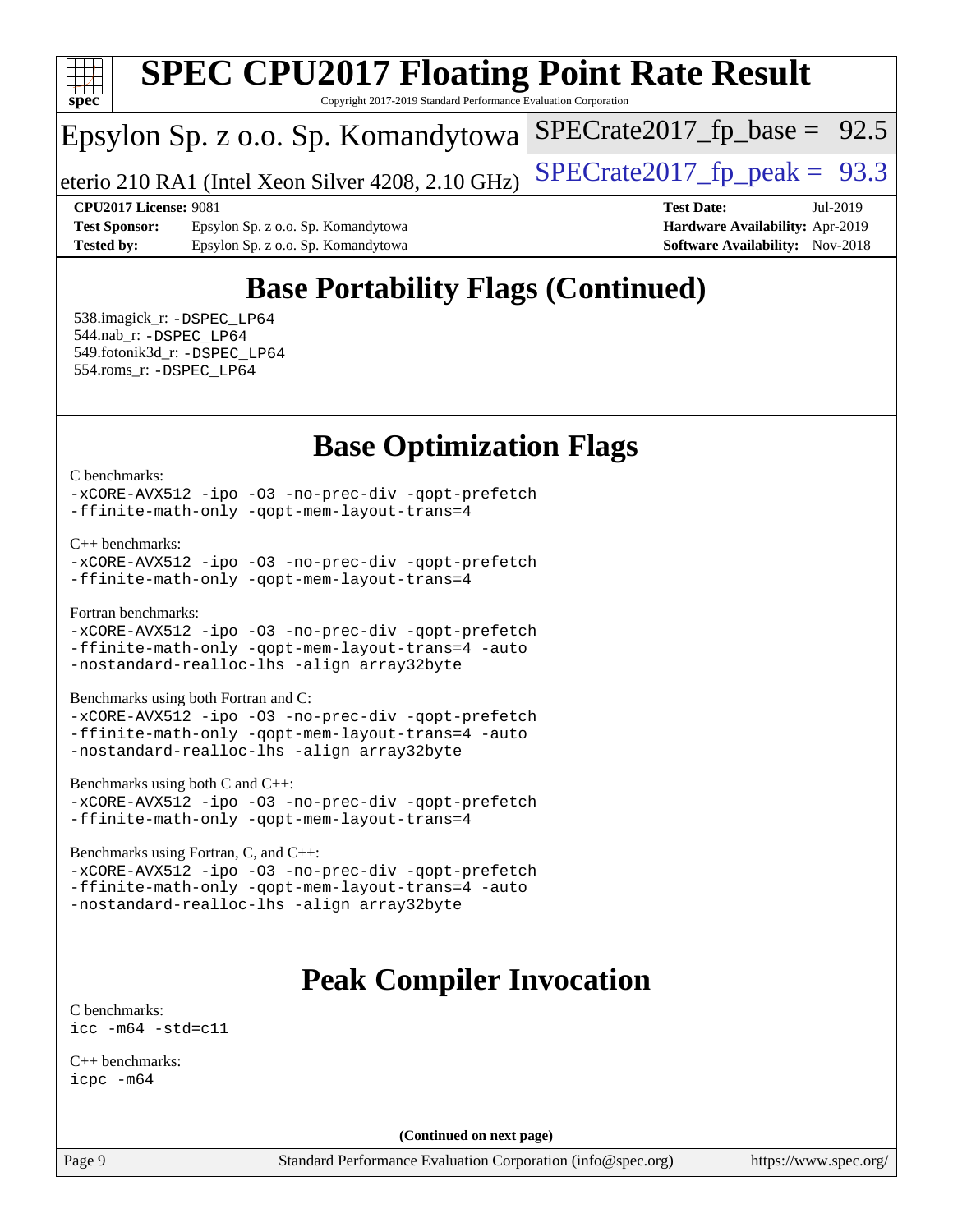

## **[Peak Compiler Invocation \(Continued\)](http://www.spec.org/auto/cpu2017/Docs/result-fields.html#PeakCompilerInvocation)**

[Fortran benchmarks](http://www.spec.org/auto/cpu2017/Docs/result-fields.html#Fortranbenchmarks): [ifort -m64](http://www.spec.org/cpu2017/results/res2019q3/cpu2017-20190722-16236.flags.html#user_FCpeak_intel_ifort_64bit_24f2bb282fbaeffd6157abe4f878425411749daecae9a33200eee2bee2fe76f3b89351d69a8130dd5949958ce389cf37ff59a95e7a40d588e8d3a57e0c3fd751)

[Benchmarks using both Fortran and C](http://www.spec.org/auto/cpu2017/Docs/result-fields.html#BenchmarksusingbothFortranandC): [ifort -m64](http://www.spec.org/cpu2017/results/res2019q3/cpu2017-20190722-16236.flags.html#user_CC_FCpeak_intel_ifort_64bit_24f2bb282fbaeffd6157abe4f878425411749daecae9a33200eee2bee2fe76f3b89351d69a8130dd5949958ce389cf37ff59a95e7a40d588e8d3a57e0c3fd751) [icc -m64 -std=c11](http://www.spec.org/cpu2017/results/res2019q3/cpu2017-20190722-16236.flags.html#user_CC_FCpeak_intel_icc_64bit_c11_33ee0cdaae7deeeab2a9725423ba97205ce30f63b9926c2519791662299b76a0318f32ddfffdc46587804de3178b4f9328c46fa7c2b0cd779d7a61945c91cd35)

[Benchmarks using both C and C++](http://www.spec.org/auto/cpu2017/Docs/result-fields.html#BenchmarksusingbothCandCXX): [icpc -m64](http://www.spec.org/cpu2017/results/res2019q3/cpu2017-20190722-16236.flags.html#user_CC_CXXpeak_intel_icpc_64bit_4ecb2543ae3f1412ef961e0650ca070fec7b7afdcd6ed48761b84423119d1bf6bdf5cad15b44d48e7256388bc77273b966e5eb805aefd121eb22e9299b2ec9d9) [icc -m64 -std=c11](http://www.spec.org/cpu2017/results/res2019q3/cpu2017-20190722-16236.flags.html#user_CC_CXXpeak_intel_icc_64bit_c11_33ee0cdaae7deeeab2a9725423ba97205ce30f63b9926c2519791662299b76a0318f32ddfffdc46587804de3178b4f9328c46fa7c2b0cd779d7a61945c91cd35)

[Benchmarks using Fortran, C, and C++:](http://www.spec.org/auto/cpu2017/Docs/result-fields.html#BenchmarksusingFortranCandCXX) [icpc -m64](http://www.spec.org/cpu2017/results/res2019q3/cpu2017-20190722-16236.flags.html#user_CC_CXX_FCpeak_intel_icpc_64bit_4ecb2543ae3f1412ef961e0650ca070fec7b7afdcd6ed48761b84423119d1bf6bdf5cad15b44d48e7256388bc77273b966e5eb805aefd121eb22e9299b2ec9d9) [icc -m64 -std=c11](http://www.spec.org/cpu2017/results/res2019q3/cpu2017-20190722-16236.flags.html#user_CC_CXX_FCpeak_intel_icc_64bit_c11_33ee0cdaae7deeeab2a9725423ba97205ce30f63b9926c2519791662299b76a0318f32ddfffdc46587804de3178b4f9328c46fa7c2b0cd779d7a61945c91cd35) [ifort -m64](http://www.spec.org/cpu2017/results/res2019q3/cpu2017-20190722-16236.flags.html#user_CC_CXX_FCpeak_intel_ifort_64bit_24f2bb282fbaeffd6157abe4f878425411749daecae9a33200eee2bee2fe76f3b89351d69a8130dd5949958ce389cf37ff59a95e7a40d588e8d3a57e0c3fd751)

## **[Peak Portability Flags](http://www.spec.org/auto/cpu2017/Docs/result-fields.html#PeakPortabilityFlags)**

Same as Base Portability Flags

## **[Peak Optimization Flags](http://www.spec.org/auto/cpu2017/Docs/result-fields.html#PeakOptimizationFlags)**

[C benchmarks](http://www.spec.org/auto/cpu2017/Docs/result-fields.html#Cbenchmarks):

```
Page 10 Standard Performance Evaluation Corporation (info@spec.org) https://www.spec.org/
  519.lbm_r: -prof-gen(pass 1) -prof-use(pass 2) -ipo -xCORE-AVX512
-O3 -no-prec-div -qopt-prefetch -ffinite-math-only
-qopt-mem-layout-trans=4
  538.imagick_r: -xCORE-AVX512 -ipo -O3 -no-prec-div -qopt-prefetch
-ffinite-math-only -qopt-mem-layout-trans=4
  544.nab_r: Same as 538.imagick_r
C++ benchmarks: 
  508.namd_r: -prof-gen(pass 1) -prof-use(pass 2) -ipo -xCORE-AVX512
-O3 -no-prec-div -qopt-prefetch -ffinite-math-only
-qopt-mem-layout-trans=4
  510.parest_r: -xCORE-AVX512 -ipo -O3 -no-prec-div -qopt-prefetch
-ffinite-math-only -qopt-mem-layout-trans=4
Fortran benchmarks: 
  503.bwaves_r: -xCORE-AVX512 -ipo -O3 -no-prec-div -qopt-prefetch
-ffinite-math-only -qopt-mem-layout-trans=4 -auto
                                       (Continued on next page)
```